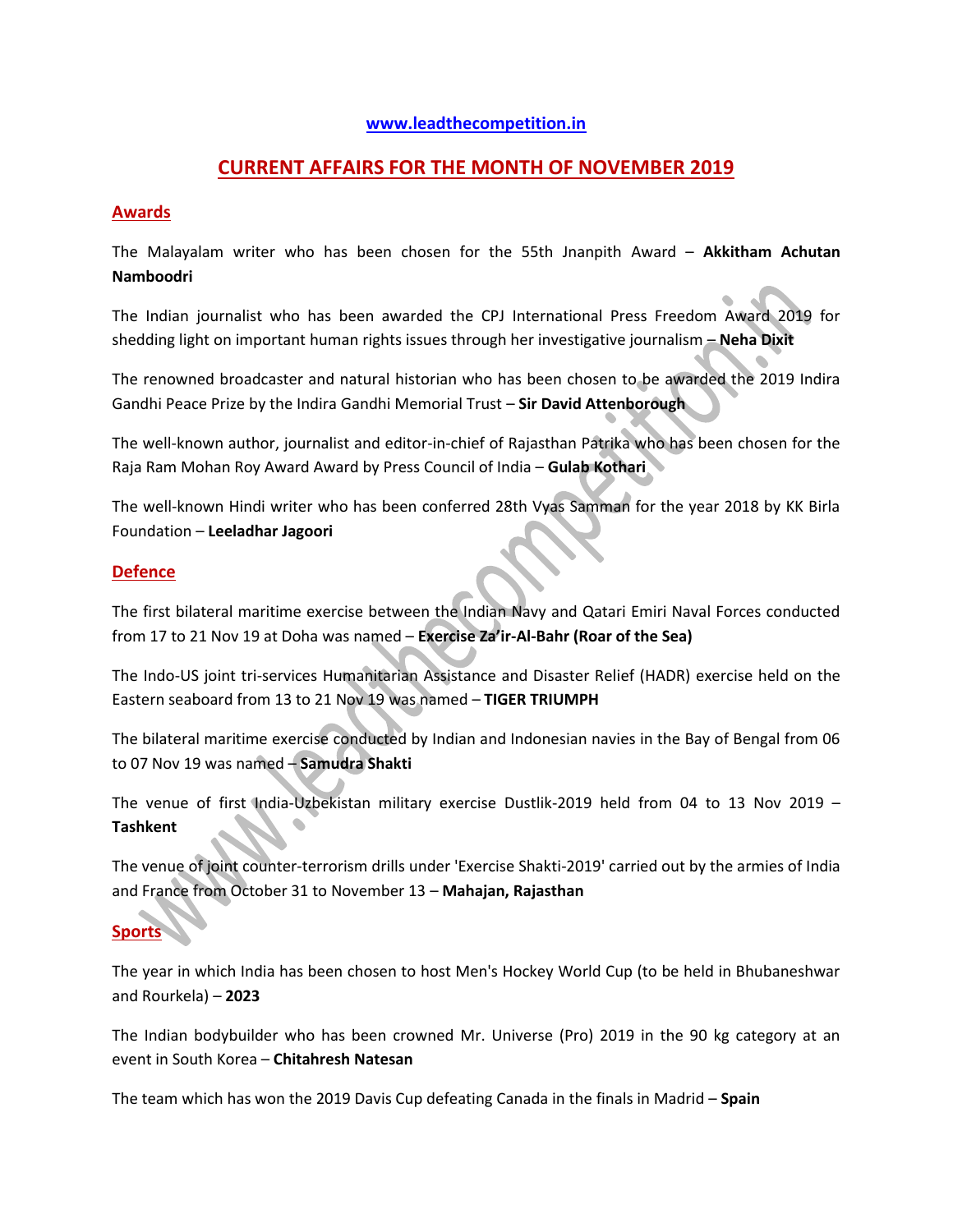The Indian athlete who has been listed in the Time Next 100 that spotlights 100 rising stars who are shaping the future of business, entertainment, sports, politics etc. – **Dutee Chand**

The cricketer who has become the first Indian (male) to take a hat trick in T20 Internationals (playing against Bangladesh in Nagpur) – **Deepak Chahar**

The Indian cricketer who has become the first from the country (and second in the world) to play in 100 T20 internationals – **Rohit Sharma**

The team which has won the 2019-20 Deodhar Trophy cricket tournament defeating India C in the finals in Jamshedpur – **India B**

### **Persons**

The new Prime Minister of Sri Lanka who succeeds Ranil Wickremesinghe – **Mahinda Rajapaksa**

The Indian sportsperson who has been named PETA India's Person of the Year 2019 for his animal advocacy efforts – **Virat Kohli**

The new President of Sri Lanka who succeeds President Maithripala Sirisena for a five-year term – **Gotabaya Rajapaksha**

The new and 47th Chief Justice of India who succeeds Chief Justice Ranjan Gogoi – **Chief Justice Sharad Arvind Bobde**

The noted Indian academic and mathematician who passed away on 14 November 2019 – **Dr**. **Vashishtha Narayan Singh**

The Union Minister who has been given the additional charge of Minister of Heavy Industries and Public Enterprises due to the resignation of Arvind Ganpat Sawant (Shiv Sena MP) – **Prakash Javadekar**

The veteran communist leader and trade unionist and former Member of Parliament who passed away on 31 Oct 2019 – **Gurudas Dasgupta**

### **Places**

The country which is most affected by terrorism as per Global Terrorism Index 2019 released by the Institute for Economics and Peace, Sydney (India is 7th most affected) – **Afghanistan**

The State which has banned manufacturing, sale and storage of single use plastic from 01 January 2020 – **Kerala**

The place in Uttar Pradesh where Destination North-East festival was inaugurated by Dr Jitendra Singh, Minister of State, DoNER – **Varanasi**

The venue of India's first largest biotechnology conference Global Bio-India Summit, 2019 held from 21 to 23 Nov 2019 – **New Delhi**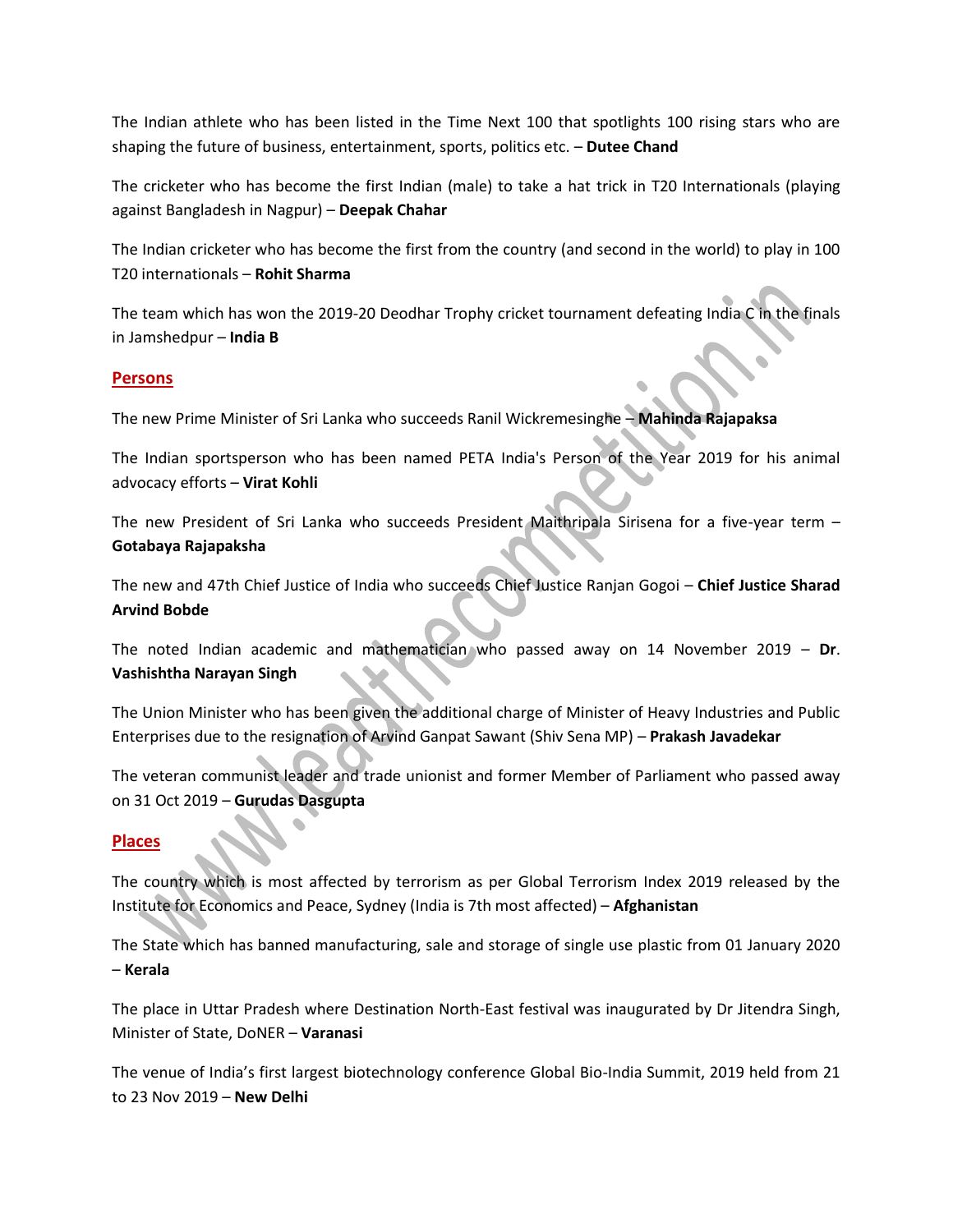The country which has become the first in the world to introduce WHO recommended TCV (Typhoid Conjugate Vaccine) in its national immunisation programme – **Pakistan**

The State in which the Union Minister for Health and Family Welfare has launched SAANS (Social Awareness and Action to Neutralize Pneumonia Successfully) campaign to reduce child mortality due to pneumonia – **Gujarat**

The place at which the establishment of the National Institute for Sowa-Rigpa as an autonomous organization under the Ministry of AYUSH has been approved by the Union Cabinet (Sowa-Rigpa is a traditional system of medicine practiced in Tibet, Mongolia, Bhutan, China, Nepal and India) – **Leh**

The venue of 2 days International Conference on Yoga held from 15 to 16 Nov 2019 with the theme Yoga for Heart Care – **Mysuru, Karnataka**

The venue of 11th BRICS Summit held from 13 to 14 November 2019 with the theme "Economic Growth for an Innovative Future" – **Itamaraty Palace, Brasilia (Brazil)**

The venue of 2 day BIMSTEC (Bay of Bengal Initiative for Multi-Sectoral Technical and Economic Cooperation) conclave held from 07 to 08 November 2019 – **Visakhapatnam**

The place in Himachal Pradesh where Global Investors meet named Rising Himachal was inaugurated by the PM Shri Narendra Modi – **Dharamshala**

The venue of the 35th ASEAN Summit held from 31 Oct to 4 Nov with the theme Advancing Partnership for Sustainability – **Bangkok**

The venue of India International Science Festival (IISF) 2019 to be held from November 5th to 8th with the theme RISEN India (Research, Innovation and Science Empowering the Nation) – **Kolkata**

### **Miscellaneous**

The motto of the Lokpal adopted in presence of Lokpal Chairman Justice (retired) Pinaki Chandra Ghosh – **Ma Gridhah Kasyasvidhanam (Do not be greedy for anyone's wealth)**

The Oxford Word of the Year 2019 – **Climate Emergency**

The green tea and white tea of this place in West Bengal have been granted GI (Geographical Indication) tag – **Darjeeling**

The rank of India in the Global Bribery Risk Index 2019 released by the US based organisation Trace International – **78**

The theme of 39th edition of India International Trade Fair inaugurated by Shri Nitin Gadkari at Pragati Maidan in Delhi – **Ease of Doing Business**

The cyclone which hit West Bengal and Bangladesh causing substantial loss of lives and property was named – **Bulbul**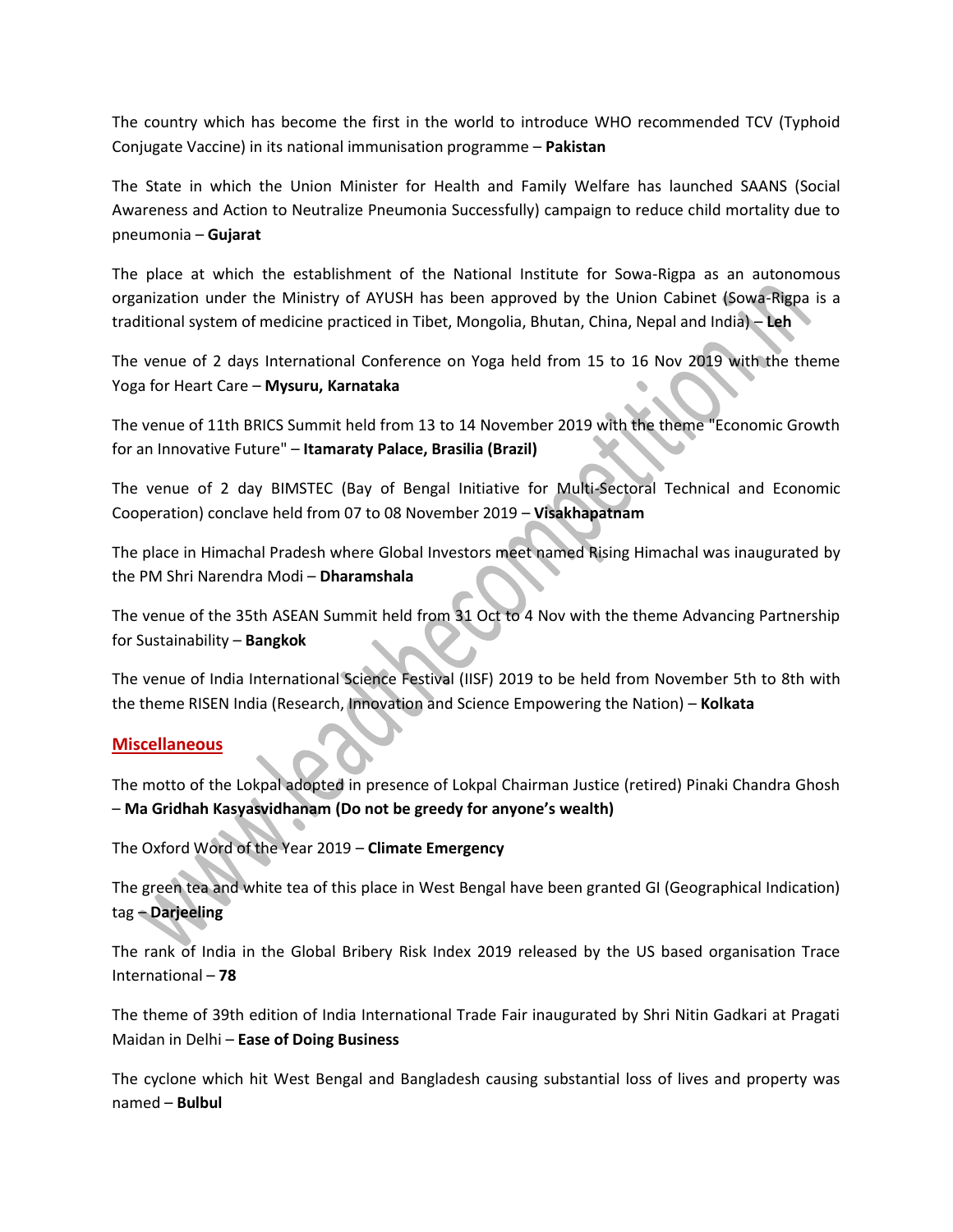## **World Athlete of the Year 2019**

### **Awarded by: World Athletics (formerly International Association of Athletics Federation)**

|          | Category | <b>Athlete</b>   | Field        | Country |
|----------|----------|------------------|--------------|---------|
| <b>.</b> | Men      | Eliud Kipchoge   | Marathon     | Kenva   |
| <u>.</u> | Women    | Dalilah Muhammad | 400m hurdles | USA     |

### **International Children's Peace Prize 2019**

|          | Winner         | Country  | Theme       |  |
|----------|----------------|----------|-------------|--|
| <b>.</b> | Greta Thunberg | Sweden   | Environment |  |
|          | Divina Maloum  | Cameroon | Peace       |  |

### **New Governors**

Mizoram - **PS Sreedharan Pillai**

**Launch of PSLV-C47**

Launch date: **27 Nov 2019**

Launched from: Satish Dhawan Space Centre, Sriharikota

Satellites launched with PSLV : **Cartosat-3** and **13 nanosatellites of USA**

The mission life of the Cartosat-3 is 5 years. Cartosat-3 will address the increased user's demands for large scale urban planning, rural resource and infrastructure development, coastal land use and land cover, etc.

### **Important Days of November**

| Vigilance Awareness Week: 28 October to 02 November      |  |  |
|----------------------------------------------------------|--|--|
| Theme: Integrity, A way of life.                         |  |  |
| World Tsunami Awareness Day: 05 November 2019            |  |  |
| Designated by: United Nations General Assembly           |  |  |
| First Observed in: 2016                                  |  |  |
| World Science Day for Peace and Development: 10 November |  |  |
| Designated by: UNESCO                                    |  |  |
| Theme: Open Science, leaving no one behind               |  |  |
| First Observed in: 2001                                  |  |  |
| World Pneumonia Day: 12 November                         |  |  |
| Designated by: WHO                                       |  |  |
| First Observed in: 2009                                  |  |  |
|                                                          |  |  |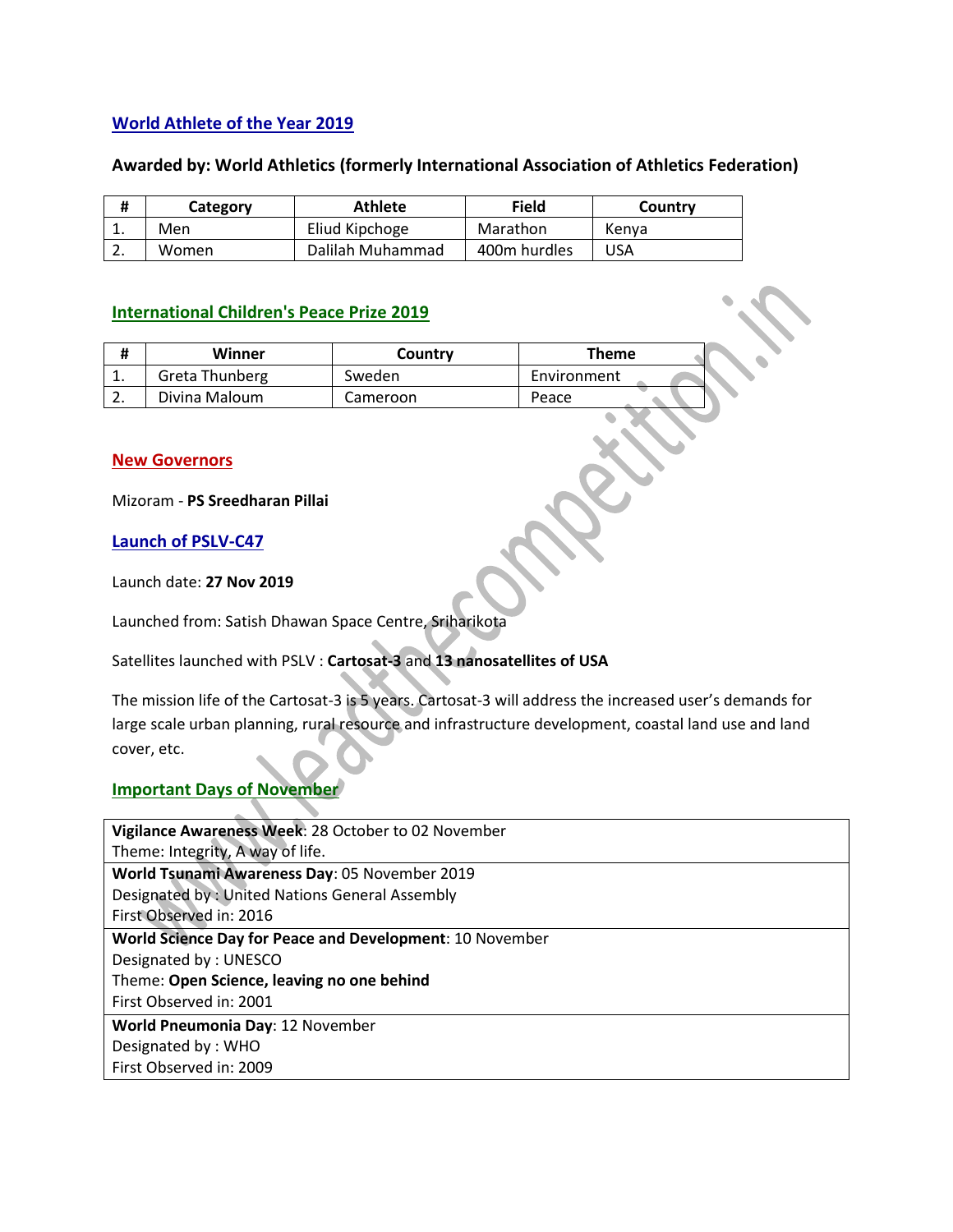| Designated by: International Diabetes Federation<br>Theme: The Family and Diabetes<br>First Observed in: 1991 by IDF, adopted by UN in 2006<br><b>International Day for Tolerance: 16 November</b><br>Designated by: United Nations General Assembly<br>First observed in: 1995<br>World Toilet Day: 19 November<br>Designated by: World Toilet Organisation<br>Theme: Leaving no one behind<br>First Observed in: 2001 by World Toilet Organisation and accepted by UN in 2013<br>Universal Childrens' Day: 20 November<br>Designated by: UN General Assembly<br>Day established in: 1954<br>World Philosophy Day: (3rd Thursday of Nov) 21 November<br>Designated by: UNESCO<br>First Observed in: 2002<br>World Television Day: 21 November<br>Designated by: UN General Assembly<br>Day established in: 1997<br>World Fisheries Day: 21 November<br>Designated by: World Fisheries Forum<br>Theme in India: 2022 Ka Hai Sapna Kisan Ki Aay Ho Dugna - Sankalp Se Siddhi<br>First Observed in: 1997<br>International Day for Elimination of Violence against Women: 25 November<br>Designated by: United Nations General Assembly<br>Theme: Orange the World: Generation Equality Stands Against Rape<br>First Observed in: 2000<br>National Milk Day: 26 November<br>Designated by : Indian Dairy Association<br>Occasion: Birth anniversary of Dr. Verghese Kurien | World Diabetes Day: 14 November |  |  |  |  |
|-------------------------------------------------------------------------------------------------------------------------------------------------------------------------------------------------------------------------------------------------------------------------------------------------------------------------------------------------------------------------------------------------------------------------------------------------------------------------------------------------------------------------------------------------------------------------------------------------------------------------------------------------------------------------------------------------------------------------------------------------------------------------------------------------------------------------------------------------------------------------------------------------------------------------------------------------------------------------------------------------------------------------------------------------------------------------------------------------------------------------------------------------------------------------------------------------------------------------------------------------------------------------------------------------------------------------------------------------------------------------|---------------------------------|--|--|--|--|
|                                                                                                                                                                                                                                                                                                                                                                                                                                                                                                                                                                                                                                                                                                                                                                                                                                                                                                                                                                                                                                                                                                                                                                                                                                                                                                                                                                         |                                 |  |  |  |  |
|                                                                                                                                                                                                                                                                                                                                                                                                                                                                                                                                                                                                                                                                                                                                                                                                                                                                                                                                                                                                                                                                                                                                                                                                                                                                                                                                                                         |                                 |  |  |  |  |
|                                                                                                                                                                                                                                                                                                                                                                                                                                                                                                                                                                                                                                                                                                                                                                                                                                                                                                                                                                                                                                                                                                                                                                                                                                                                                                                                                                         |                                 |  |  |  |  |
|                                                                                                                                                                                                                                                                                                                                                                                                                                                                                                                                                                                                                                                                                                                                                                                                                                                                                                                                                                                                                                                                                                                                                                                                                                                                                                                                                                         |                                 |  |  |  |  |
|                                                                                                                                                                                                                                                                                                                                                                                                                                                                                                                                                                                                                                                                                                                                                                                                                                                                                                                                                                                                                                                                                                                                                                                                                                                                                                                                                                         |                                 |  |  |  |  |
|                                                                                                                                                                                                                                                                                                                                                                                                                                                                                                                                                                                                                                                                                                                                                                                                                                                                                                                                                                                                                                                                                                                                                                                                                                                                                                                                                                         |                                 |  |  |  |  |
|                                                                                                                                                                                                                                                                                                                                                                                                                                                                                                                                                                                                                                                                                                                                                                                                                                                                                                                                                                                                                                                                                                                                                                                                                                                                                                                                                                         |                                 |  |  |  |  |
|                                                                                                                                                                                                                                                                                                                                                                                                                                                                                                                                                                                                                                                                                                                                                                                                                                                                                                                                                                                                                                                                                                                                                                                                                                                                                                                                                                         |                                 |  |  |  |  |
|                                                                                                                                                                                                                                                                                                                                                                                                                                                                                                                                                                                                                                                                                                                                                                                                                                                                                                                                                                                                                                                                                                                                                                                                                                                                                                                                                                         |                                 |  |  |  |  |
|                                                                                                                                                                                                                                                                                                                                                                                                                                                                                                                                                                                                                                                                                                                                                                                                                                                                                                                                                                                                                                                                                                                                                                                                                                                                                                                                                                         |                                 |  |  |  |  |
|                                                                                                                                                                                                                                                                                                                                                                                                                                                                                                                                                                                                                                                                                                                                                                                                                                                                                                                                                                                                                                                                                                                                                                                                                                                                                                                                                                         |                                 |  |  |  |  |
|                                                                                                                                                                                                                                                                                                                                                                                                                                                                                                                                                                                                                                                                                                                                                                                                                                                                                                                                                                                                                                                                                                                                                                                                                                                                                                                                                                         |                                 |  |  |  |  |
|                                                                                                                                                                                                                                                                                                                                                                                                                                                                                                                                                                                                                                                                                                                                                                                                                                                                                                                                                                                                                                                                                                                                                                                                                                                                                                                                                                         |                                 |  |  |  |  |
|                                                                                                                                                                                                                                                                                                                                                                                                                                                                                                                                                                                                                                                                                                                                                                                                                                                                                                                                                                                                                                                                                                                                                                                                                                                                                                                                                                         |                                 |  |  |  |  |
|                                                                                                                                                                                                                                                                                                                                                                                                                                                                                                                                                                                                                                                                                                                                                                                                                                                                                                                                                                                                                                                                                                                                                                                                                                                                                                                                                                         |                                 |  |  |  |  |
|                                                                                                                                                                                                                                                                                                                                                                                                                                                                                                                                                                                                                                                                                                                                                                                                                                                                                                                                                                                                                                                                                                                                                                                                                                                                                                                                                                         |                                 |  |  |  |  |
|                                                                                                                                                                                                                                                                                                                                                                                                                                                                                                                                                                                                                                                                                                                                                                                                                                                                                                                                                                                                                                                                                                                                                                                                                                                                                                                                                                         |                                 |  |  |  |  |
|                                                                                                                                                                                                                                                                                                                                                                                                                                                                                                                                                                                                                                                                                                                                                                                                                                                                                                                                                                                                                                                                                                                                                                                                                                                                                                                                                                         |                                 |  |  |  |  |
|                                                                                                                                                                                                                                                                                                                                                                                                                                                                                                                                                                                                                                                                                                                                                                                                                                                                                                                                                                                                                                                                                                                                                                                                                                                                                                                                                                         |                                 |  |  |  |  |
|                                                                                                                                                                                                                                                                                                                                                                                                                                                                                                                                                                                                                                                                                                                                                                                                                                                                                                                                                                                                                                                                                                                                                                                                                                                                                                                                                                         |                                 |  |  |  |  |
|                                                                                                                                                                                                                                                                                                                                                                                                                                                                                                                                                                                                                                                                                                                                                                                                                                                                                                                                                                                                                                                                                                                                                                                                                                                                                                                                                                         |                                 |  |  |  |  |
|                                                                                                                                                                                                                                                                                                                                                                                                                                                                                                                                                                                                                                                                                                                                                                                                                                                                                                                                                                                                                                                                                                                                                                                                                                                                                                                                                                         |                                 |  |  |  |  |
|                                                                                                                                                                                                                                                                                                                                                                                                                                                                                                                                                                                                                                                                                                                                                                                                                                                                                                                                                                                                                                                                                                                                                                                                                                                                                                                                                                         |                                 |  |  |  |  |
|                                                                                                                                                                                                                                                                                                                                                                                                                                                                                                                                                                                                                                                                                                                                                                                                                                                                                                                                                                                                                                                                                                                                                                                                                                                                                                                                                                         |                                 |  |  |  |  |
|                                                                                                                                                                                                                                                                                                                                                                                                                                                                                                                                                                                                                                                                                                                                                                                                                                                                                                                                                                                                                                                                                                                                                                                                                                                                                                                                                                         |                                 |  |  |  |  |
|                                                                                                                                                                                                                                                                                                                                                                                                                                                                                                                                                                                                                                                                                                                                                                                                                                                                                                                                                                                                                                                                                                                                                                                                                                                                                                                                                                         |                                 |  |  |  |  |
|                                                                                                                                                                                                                                                                                                                                                                                                                                                                                                                                                                                                                                                                                                                                                                                                                                                                                                                                                                                                                                                                                                                                                                                                                                                                                                                                                                         |                                 |  |  |  |  |
|                                                                                                                                                                                                                                                                                                                                                                                                                                                                                                                                                                                                                                                                                                                                                                                                                                                                                                                                                                                                                                                                                                                                                                                                                                                                                                                                                                         |                                 |  |  |  |  |
|                                                                                                                                                                                                                                                                                                                                                                                                                                                                                                                                                                                                                                                                                                                                                                                                                                                                                                                                                                                                                                                                                                                                                                                                                                                                                                                                                                         |                                 |  |  |  |  |
|                                                                                                                                                                                                                                                                                                                                                                                                                                                                                                                                                                                                                                                                                                                                                                                                                                                                                                                                                                                                                                                                                                                                                                                                                                                                                                                                                                         |                                 |  |  |  |  |
|                                                                                                                                                                                                                                                                                                                                                                                                                                                                                                                                                                                                                                                                                                                                                                                                                                                                                                                                                                                                                                                                                                                                                                                                                                                                                                                                                                         | First Observed in: 2014         |  |  |  |  |

## **50th International Film Festival of India**

### Venue: Goa

Opening Film: **Despite the Fog** (Italy)

Opening film of Indian Panorama: **Hellaro** (Gujarati)

Closing Film: **Marghe and her mother** (Italy)

Best Film (Golden Peacock) Award: **Particles** directed by **Blaise Harrison**

Best Director Award (Silver Peacock): **Lijo Jose Pellissery** for 'Jallikattu'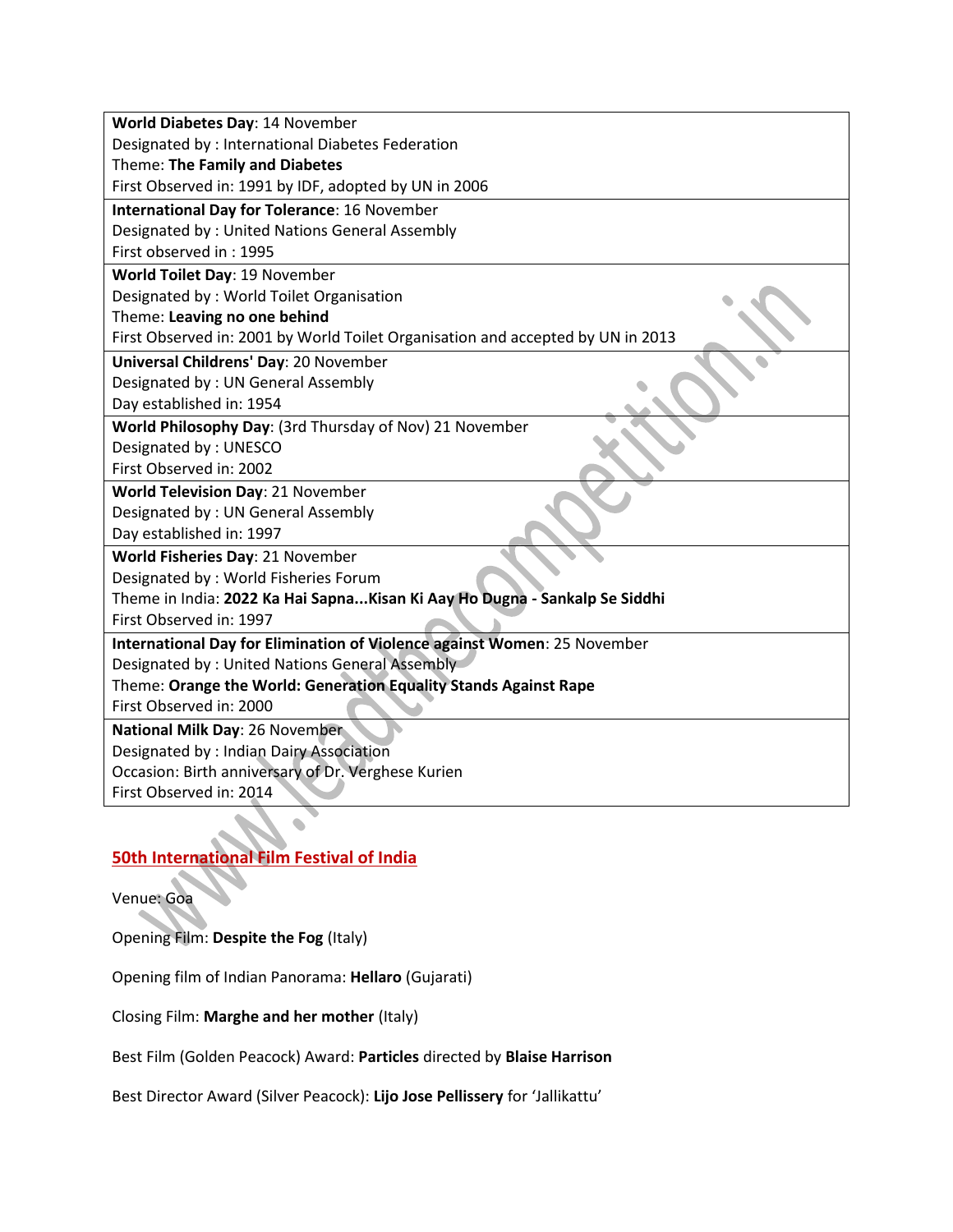Best Actor (Male) (Silver Peacock): **Seu Jorge** for Marighella

Best Actor (Female) (Silver Peacock): **Usha Jadhav** for Mai Ghatt: Crime No. 103/2005

Special Jury Award (Silver Peacock): **Pema Tseden** for Balloon

Best Debut Feature Film of a Director: **Amin Sidi Boumediene** for 'Abou Leila' and **Marius Olteanu** for 'Monsters'

The ICFT –UNESCO Gandhi Medal: **Rwanda** by Riccardo Salvetti

Lifetime Achievement award: **Isabelle Anne Madeleine Huppert** (French actress)

Icon of the Golden Jubilee of the IFFI: **Rajnikanth**

**Swachh Survekshan Grameen Awards 2019**

Top 3 States

- 1. Tamil Nadu
- 2. Haryana
- 3. Gujarat

Top 3 Districts

- 1. Peddapalli, Telangana
- 2. Faridabad, Haryana
- 3. Rewari, Haryana

### **Jallianwala Bagh National Memorial (Amendment) Bill, 2019**

The amendment provides for the following, namely:—

- 1. to delete "the President of the Indian National Congress" as a Trustee;
- 2. to make "the Leader of Opposition recognised as such in the House of the People or where there is no such Leader of Opposition, then, the Leader of the single largest Opposition Party in that House" a Trustee, in place of "the Leader of opposition in the Lok Sabha"; and
- 3. to confer power upon the Central Government to terminate the term of a nominated trustee before the expiry of his term without assigning any reason

### **Quami Ekta Week**

### **19 Nov to 25 Nov 2019**

19 Nov 2019: **National Integration Day**

20 Nov 2019: **The Welfare of Minorities Day**